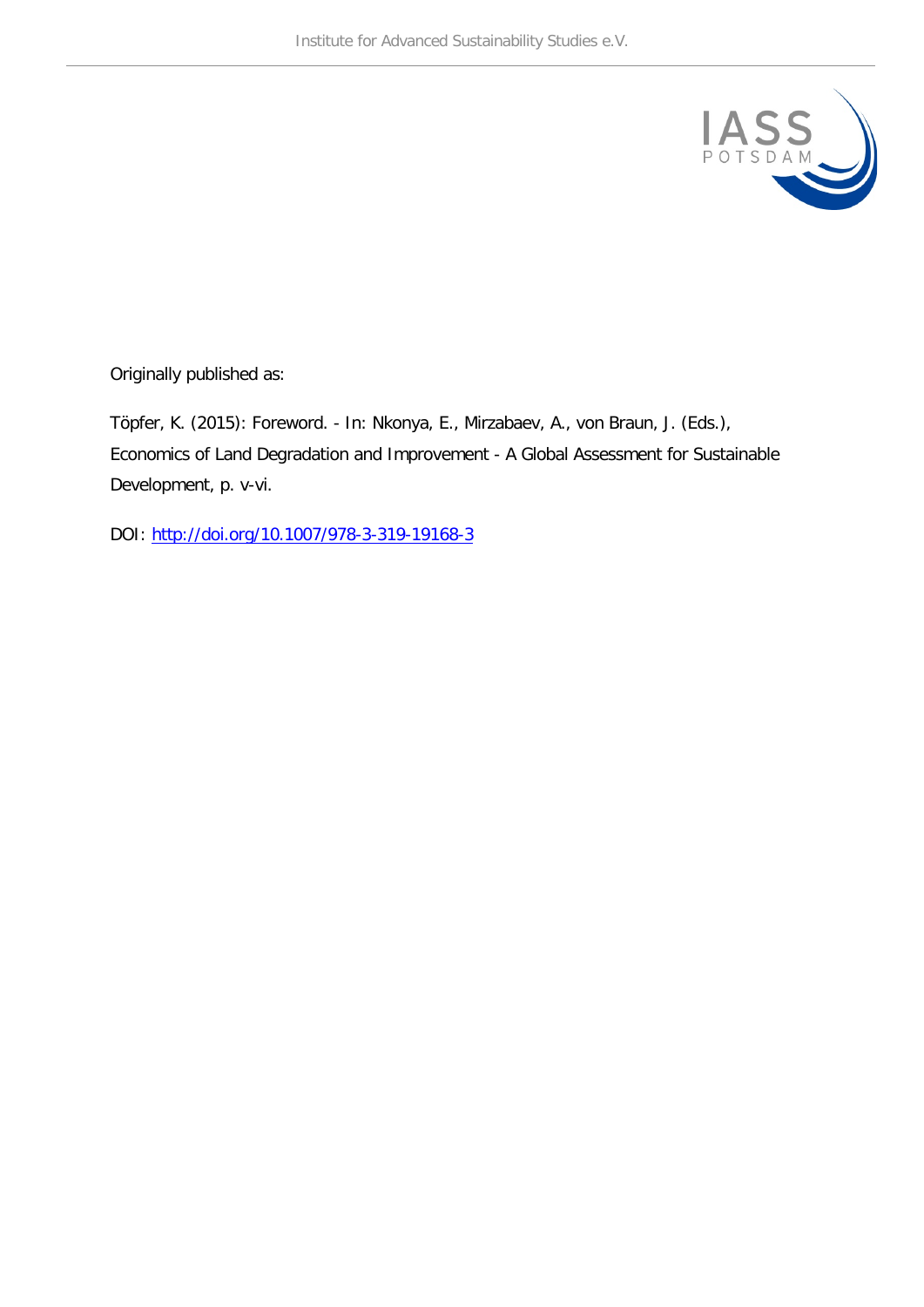## Foreword

Fertile soils are an essential building block for human existence on Earth. The degradation of soils and land, in this regard, poses significant challenges for the well-being and food security of all the people around the world. Moreover, soils provide not only food, fiber, and many types of biomass we use, but also a wide range of other essential ecosystem services, such as carbon sequestration, water purification, cultural, and esthetic values. Unfortunately, in the Anthropocene, our age of mankind, the degradation of natural ecosystems, including land and soils, has rapidly increased, posing daunting challenges to achieving sustainable development and poverty reduction. Degradation of ecosystems is posing environmental challenges and is leading to the loss of land productivity—which in turn leads to conversion of high-value biomes—such as forests—to low-value biomes—especially in low-income countries, where majority of the rural poor heavily depend on natural resources. The resulting scarcities are often exacerbated by prohibiting and dispossessing people from access to land and fertile soils. Hence, sustainable soil management and responsible land governance have a great potential for being one of the corner stones of achieving the sustainable development goals (SDGs). Specifically, sustainable land management contributes to achieving several of the SDGs, such as land degradation neutrality and an ambitious climate and biodiversity agenda, as highlighted in the series of Global Soil Week events in Berlin in recent years.

This book on Economics of Land Degradation and Improvement provides with valuable knowledge and information both at the global, regional, and national levels on the costs of land degradation and benefits of taking action against land degradation. A key advantage of this book is that it goes beyond the conventional market values of only crop and livestock products lost due to land degradation, but seeks to capture all major terrestrial losses of ecosystem services. Twelve carefully selected national case studies provide rich information about various local contexts of cost of land degradation as evaluated by local communities, drivers of land degradation, and amenable strategies for sustainable land management.